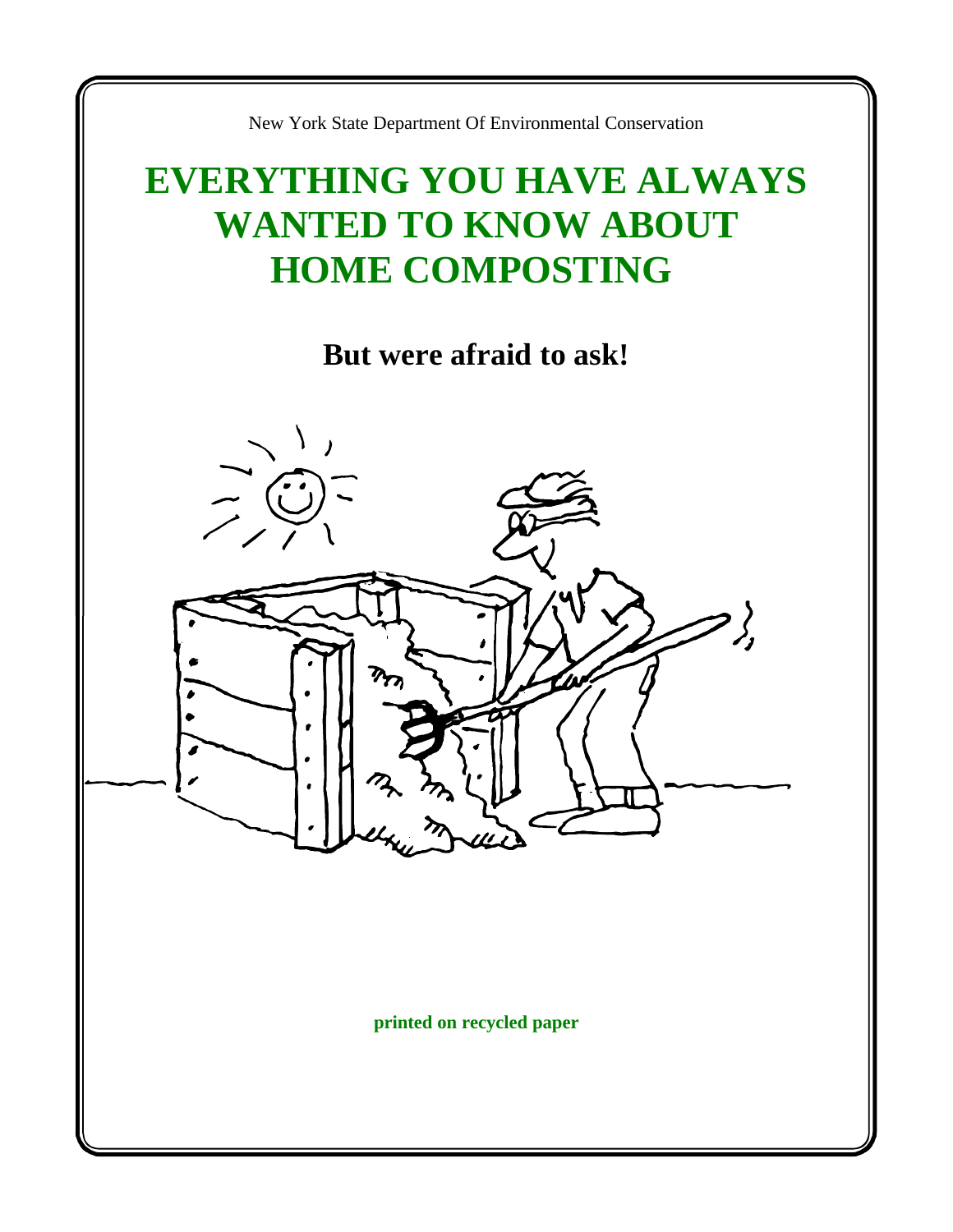### **What Is Compost?**

Compost is a dark, crumbly, earthy-smelling mixture that consists mostly of decayed organic matter. Composting is a simple, natural process, nature's way of recycling nutrients and returning them to the soil to be used again. **By taking advantage of this natural recycling process, you can help lighten the load of waste that would otherwise go to a landfill.** Compost is used for fertilizing and conditioning soil. It can be made from materials that most households throw out.

# **What Can I Compost?**

• Yard wastes, such as fallen leaves, grass clippings, weeds and the remains of garden plants.



- Kitchen scraps EXCEPT FOR meat, fish, bones and fatty foods (such as cheese, salad dressing and leftover cooking oil).
- Woody yard wastes, chipped or shredded, can be used as a mulch or for paths, where they will eventually decompose and become compost.



# **How Do I Build A Compost Pile?**

It's easy! Follow these simple steps, and in just a few hours, you'll be in business.

*Compost Mound*- This is one of the cheapest and easiest ways to compost. Yard wastes can be composted without a bin if you do not mind the appearance of an uncontrolled compost mound in



your yard.

**What To Do** - Find a good location and loosen the soil where your pile will be. Pile your yard waste in a mound about 3 feet by 3 feet by 3 feet. Alternate wet and dry materials. Add wastes as they become available. Remember, if you turn your compost pile it

speeds up the process.

**What You Need** - All you need is a pitchfork or shovel and work gloves.

*Compost Can* - Another cheap and easy way to compost small amounts of yard and food waste.

What to **Do** - Drill holes 4 to 6 inches apart all around your garbage can. You also need to drill holes into the bottom. (This allows for air movement and for excess water to drain off.)

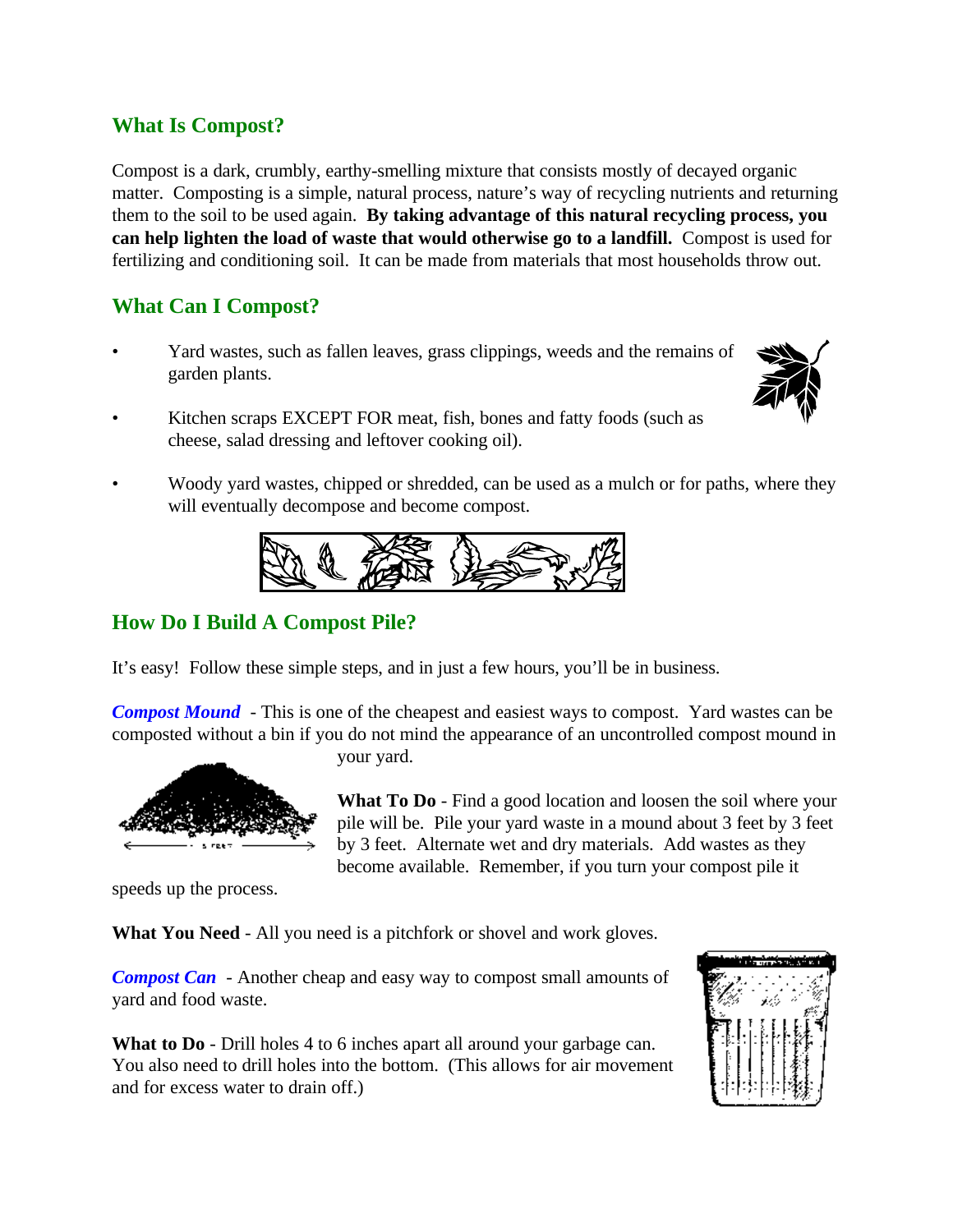It is best to put 2 to 3 inches of straw or wood chips in the bottom to help it drain.

Turn the compost with a shovel or pitch fork. Keep the garbage can cover on, it helps keep out the critters. You may need to add water since it is covered.

**What You Need** - A garbage can with cover, straw or wood chips and a drill for making the holes.

**Compost Bins** - Can be made out of many types of materials - blocks or bricks, snow fence, used pallets, wire mesh, etc.



**Blocks or Bricks** - Just lay out the blocks or bricks without mortar. Leave spaces between the blocks or bricks to permit air to circulate. The best size is approximately 5 to 8 feet square and 3 to 4 feet high.

**Snow Fence** - Used snow fence is a simple way to build a bin. Just drive four corner posts into the ground and attach the snow fence.





**Used Pallets** - Find four clean pallets and fasten the corners together, and start filling. You may want to keep one corner loose, so the bin can be opened for turning and removing compost.

**Small-Mesh Wire Fencing** - Buy or find wire mesh, form into a circle or square and add your compost materials.



Bins do not have to be square, they can be rectangular or a circular structure, it's your choice. Remember, for a typical home garden, a bin 3-to-4 feet in height and 5-to-8 feet square will do.

Locate it away from buildings and combustible materials.

*Store Bought Bins* - There are a variety of commercial bins that can be bought at your local hardware or garden store.

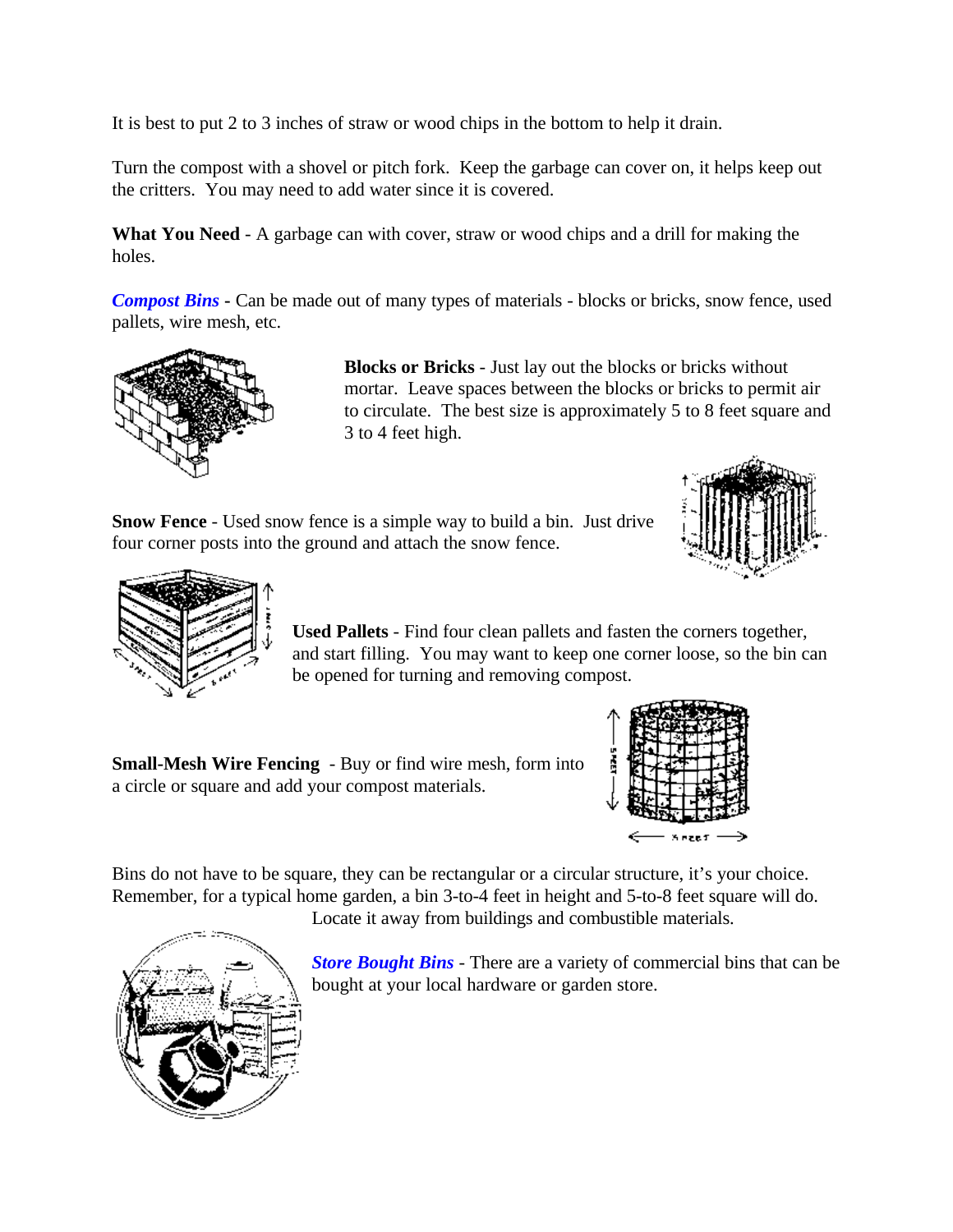# **How Do I Start My Compost Pile?**

Begin by collecting your yard wastes and throwing them in your pile or bin. You can then add yard and food wastes anytime but it is best to bury the food waste in your pile (it helps keep out the critters). Chopping or mowing your wastes makes the process go faster. Just remember if you want a finished compost, you will need to start a new pile and let the first pile completely compost.

### **FOR YOUR INFORMATION:**

Yard wastes make up approximately 15 - 20% of your waste stream or about 230 pounds per person per year.

Food wastes make up approximately 9% of the waste stream or about 100 pounds per person per year.

# **That's All There Is To It!**

Kitchen scraps (minus meat, fish, bones and fatty foods) should be added to the center of the waste layers where heat will be the greatest. This also reduces unwanted critters coming to your compost pile.

Pile waste material loosely in the bin. Too much compaction inhibits the flow of air through the pile.

It helps to make the top layer slant toward the center where it will catch rainfall. **Water is the key to successful composting.** A compost pile should be kept damp - but not soggy - especially during dry spells.



**Be patient!** It will take six months to a year before the compost is ready for use.

# **How Does Composting Work?**



Many organisms are involved in the composting process. They include bacteria, fungi, protozoans and centipedes, millipedes, beetles, ants and the most famous earthworms!

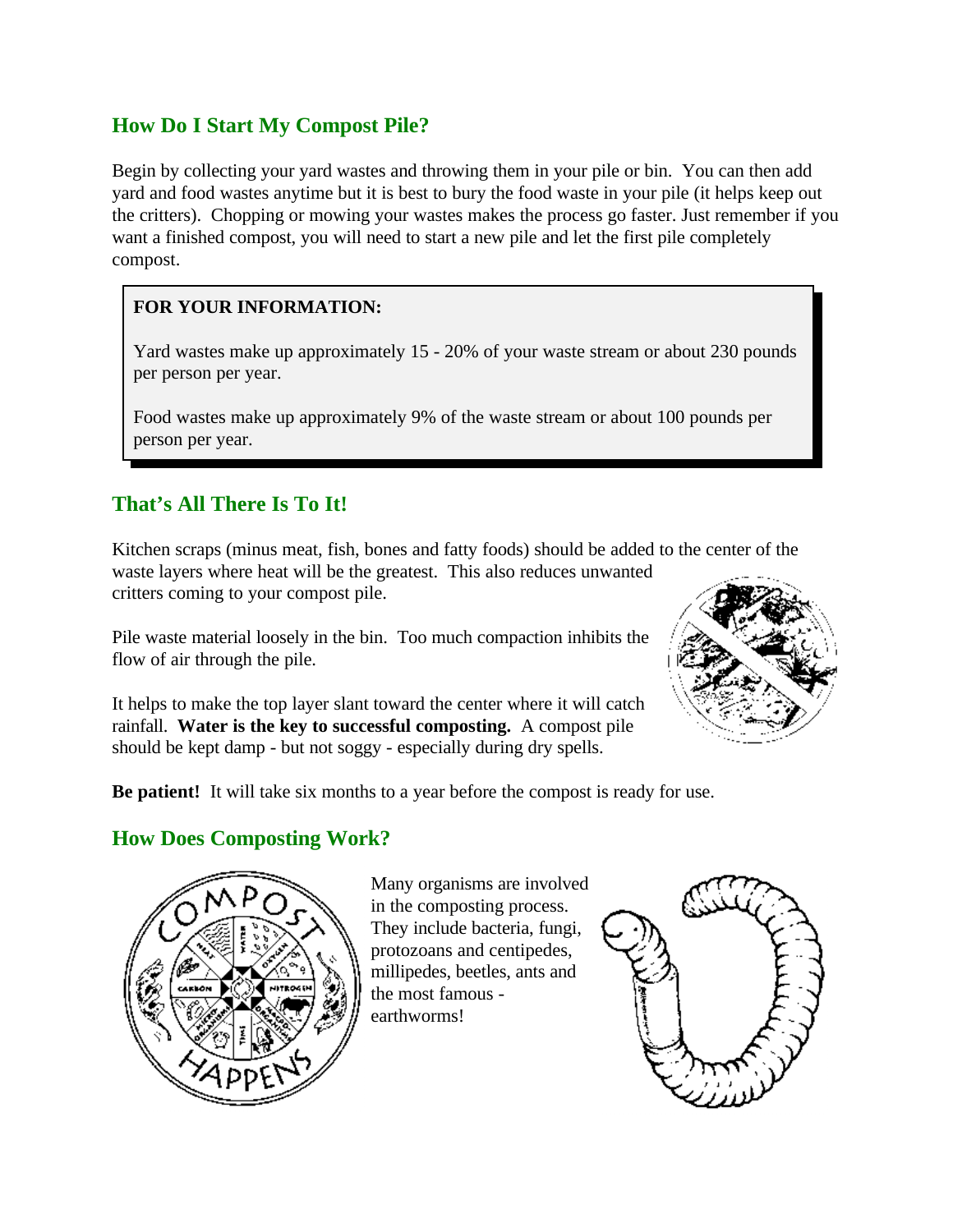Compostable materials contain carbon and nitrogen. We refer to them as greens and browns. Greens are fruit and vegetable wastes, coffee grounds, grass clippings, manure. Browns are leaves, straw, wood chips, sawdust.

The microorganisms use the carbon in leaves as an energy source. The nitrogen supplies the microbes with proteins to grow and multiply. The decomposing organisms need both carbon and nitrogen to work. This is called the carbon - nitrogen ratio (C:N Ratio). The following is the C:N Ratio for various materials.

| Kitchen Wastes         | 15:1        |
|------------------------|-------------|
| <b>Grass Clippings</b> | 19:1        |
| Leaves                 | $40 - 50:1$ |
| Paper                  | 170:1       |
| Sawdust                | 500:1       |

A mix of materials composed of 30 - 50:1 works the best.

Composting is an aerobic process. This means it needs oxygen to work. Also, if you chop or mow your compost materials, the composting process works faster. The more surface area the better.

For optimum composting, the compost temperature should be around 90° to 140°. The pile will be hot initially after adding materials and will then cool down. Here in New York State, unless you have a big pile, composting will shut down for the winter. This is not a problem, because the composting process will start up again when the weather gets warmer.



So, you mix your greens and browns, keep moist and aerated and, low and behold, in 6 to 12 months you have **"Black Gold."**

#### **Why Should I Make Compost?**

 $\checkmark$  Composting is an easy, practical way to recycle your organic yard and kitchen waste.

 $\vee$  Compost is an excellent soil conditioner for even the smallest yard and garden - it's safe to use and it costs practically nothing to make.

 $\vee$  Compost grows healthy plants and healthy plants improve the air by removing carbon dioxide and making fresh oxygen.

 $\checkmark$  For serious gardeners, compost is an inexpensive alternative to peat and other soil enhancements.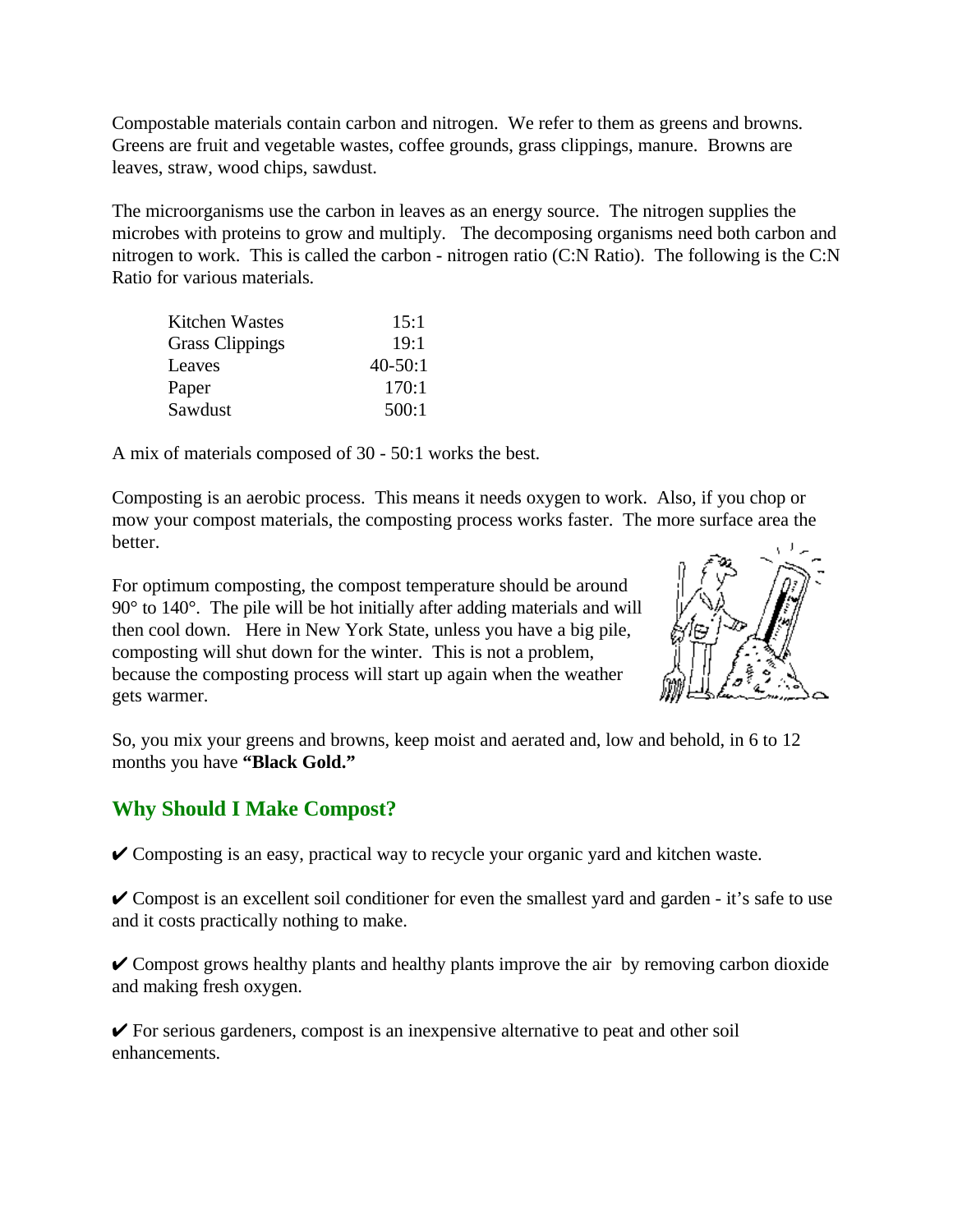### **Uses for Compost**

**Gardens** - improves moisture retention and soil texture. Use it around garden beds, trees or shrubs.

**Lawns** - It can also be sprinkled on your lawn. You will need to finely screen the compost first.





**House Plants** - use  $\frac{1}{2}$  to  $\alpha$  of your container volume instead of soil.

# **Composting Do's And Don'ts**

**DO** add lime, small amounts of wood ashes or crushed eggshells to the compost pile to neutralize acids which may form and cause an odor problem.

**DO** mix grass clippings with other wastes to loosen them up. They have a tendency to compact.

**DO** keep the compost pile damp, especially during dry spells.



**DON'T** use unfinished compost. It will rob your plants of nitrogen instead of acting as a fertilizer.

**DON'T** compost weeds that are heavily laden with seeds. Some seeds will not be killed during the heating process.

**DON'T** add diseased vegetable plants to the pile if the compost will be used on a vegetable garden. The disease organisms may reappear the following year.

**DON'T** add meat, fish, bones or fatty food scraps to the compost mixture. They will attract animals (dogs, cats, rats, etc.) and they do not decompose readily.

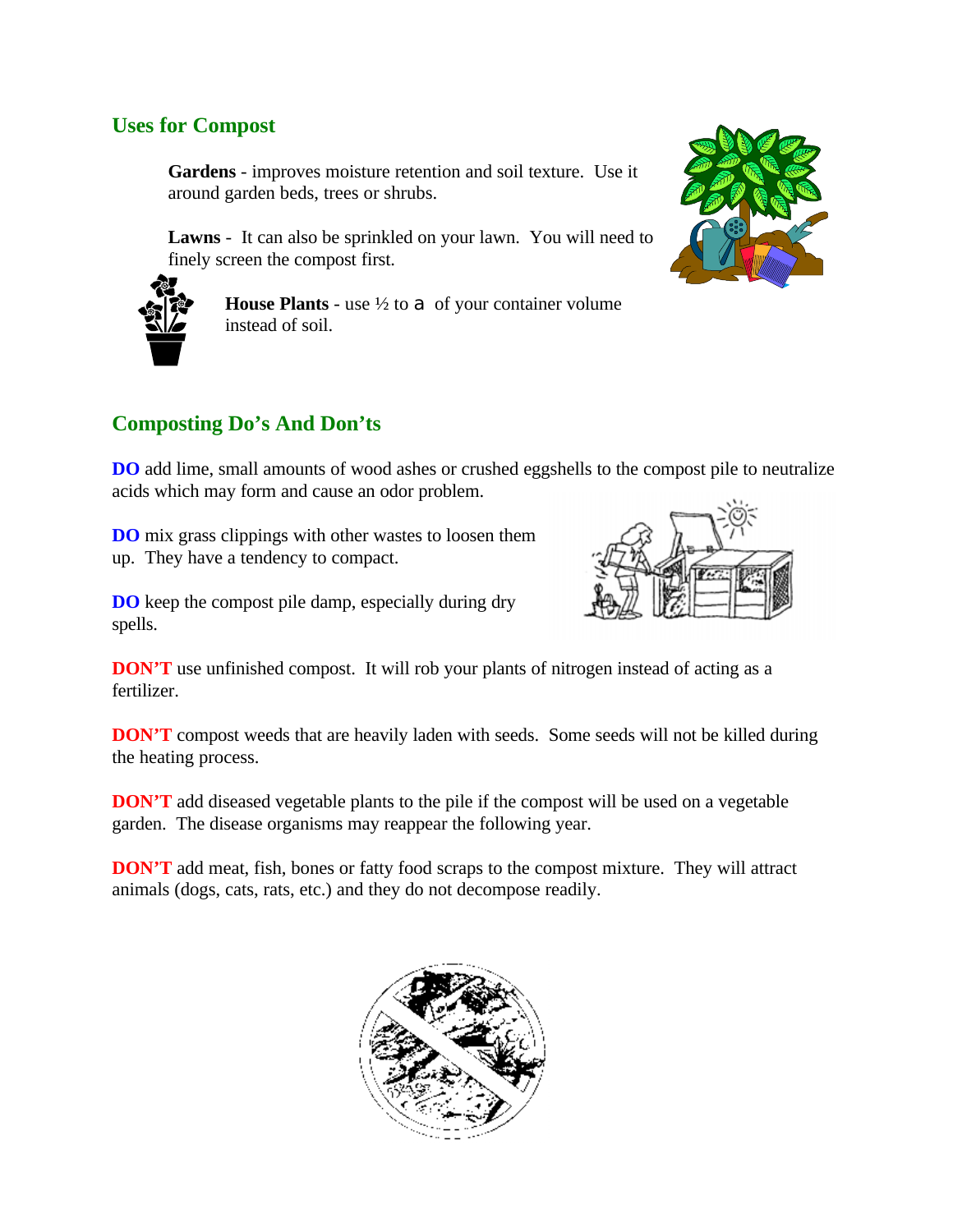## **Composting Summary**

Composting is simple and easy! Now that you read this booklet, you can be a composting expert! Just remember your compost pile needs:

 $*$  Microorganism, beetles, earthworms. Ç A good C:N Ratio (greens and browns).  $\&$  A large enough pile to keep itself warm if you want compost in six months.  $\mathcal E$  Enough moisture (but not too wet). <sup>•</sup> Air.  $\mathcal{R}$  Time.

Put it all together and the microorganisms and bugs will do the rest!

### **Yard Waste Management Besides Composting**

**Mulching** - Yard waste can be used for weed control and water retention. Use woody yard wastes, leaves and grass. Just spread the materials around your plants. Woody wastes may need to be chipped first.

**Leave It On The Lawn** - If you don't want to compost your grass clippings, just leave them on the lawn. For more information on this, see our "Leave It On The Lawn" pamphlet.



| <b>Troubleshooting Your Compost Pile</b>                           |                                               |                                                                                  |
|--------------------------------------------------------------------|-----------------------------------------------|----------------------------------------------------------------------------------|
| <b>SYMPTOM</b>                                                     | <b>PROBLEM</b>                                | <b>SOLUTION</b>                                                                  |
| Rotten odor.                                                       | Not enough air<br>Too much water              | Turn the mixture.<br>Add dry materials.                                          |
| Low pile temperature.                                              | Pile too dry<br>Pile too small<br>Lack of air | Moisten materials while turning the pile.<br>Make pile larger.<br>Turn the pile. |
| Compost too hot.                                                   | Pile too big.                                 | Make the pile smaller - start another pile.                                      |
| The compost is damp<br>& warm in the middle,<br>but nowhere else.  | Too small                                     | Add more materials and turn.                                                     |
| The compost is damp<br>and sweet smelling but<br>will not heat up. | Lack of nitrogen                              | Add grass clippings, manure or ammonium sulfate                                  |